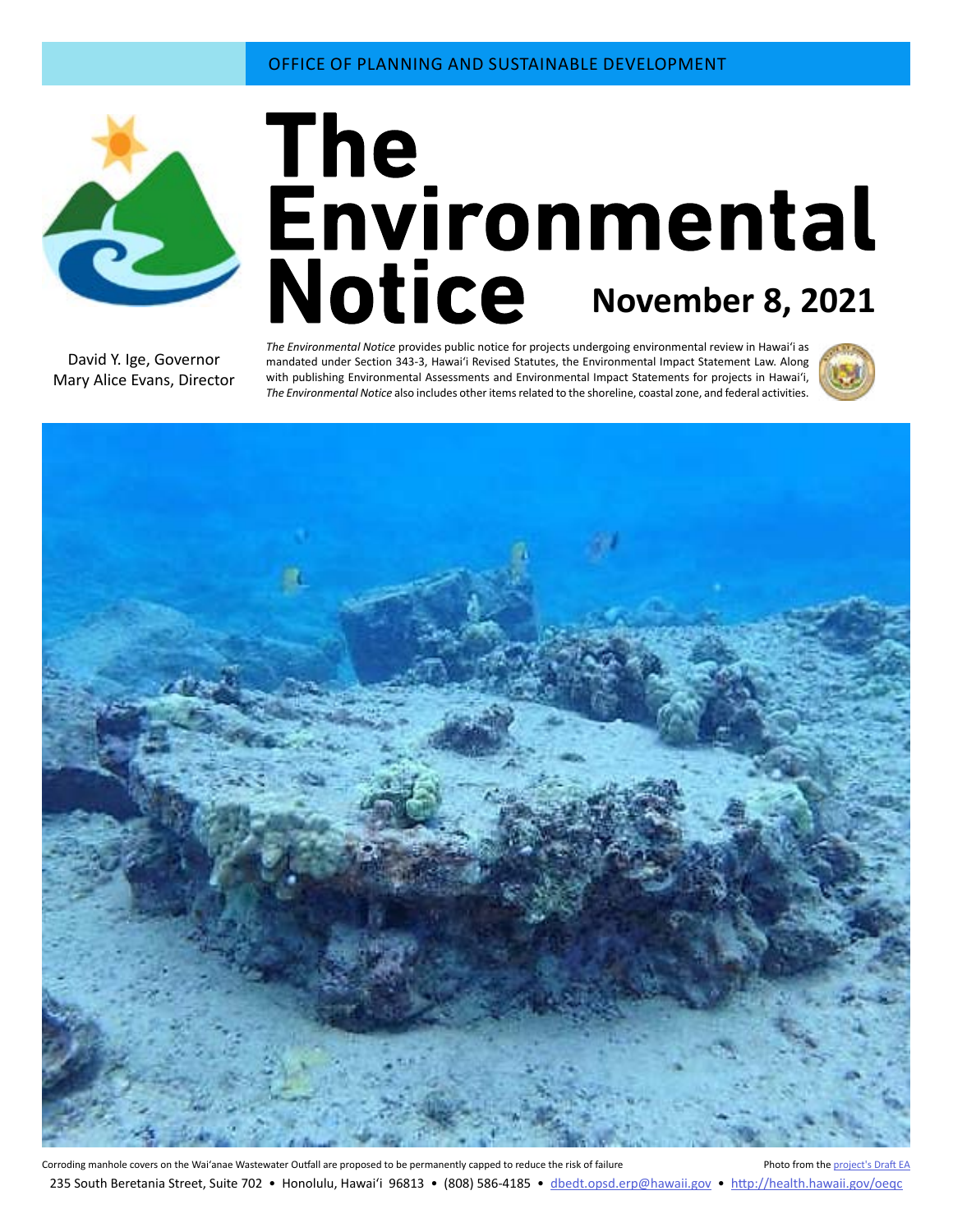| <b>TABLE OF CONTENTS</b>                                                                                              |  |                                                                                       |  |  |  |
|-----------------------------------------------------------------------------------------------------------------------|--|---------------------------------------------------------------------------------------|--|--|--|
| STATEWIDE MAP OF NEW HRS CHAPTER 343 DOCUMENTS &                                                                      |  | 61-551 Pohaku Loa Way Residence--Draft EA (AFNSI) [100]                               |  |  |  |
|                                                                                                                       |  |                                                                                       |  |  |  |
| <b>MAUI</b>                                                                                                           |  | 4585 Kahala Ave--Final EA (FONSI) ________________________7                           |  |  |  |
| Kahana Bay Erosion Mitigation--2nd Draft EIS [10] 2010 2022 PREVIOUSLY PUBLISHED DOCUMENTS OPEN FOR COMMENT [10] 8    |  |                                                                                       |  |  |  |
| Boys & Girls Clubs of Maui Paukūkalo Clubhouse--Draft EA                                                              |  |                                                                                       |  |  |  |
|                                                                                                                       |  |                                                                                       |  |  |  |
| $O'$ AHU                                                                                                              |  | PRIOR DETERMINATION__________________________________9                                |  |  |  |
| Hilton Hawaiian Village - Village Master Plan Improvements                                                            |  | <b>SHORELINE NOTICES</b>                                                              |  |  |  |
| <b>AMB Tower (Supplemental Determination and Supple-</b>                                                              |  | Applications for Shoreline Certification_________________9                            |  |  |  |
|                                                                                                                       |  | Proposed Shoreline Certifications and Rejections                                      |  |  |  |
| First Responders Technology Campus (EISPN) ____________4 CONSERVATION DISTRICT USE APPLICATIONS______________10       |  |                                                                                       |  |  |  |
| Wai'anae Wastewater Treatment Plant Outfall Improvements COASTAL ZONE MANAGEMENT NOTICES                              |  |                                                                                       |  |  |  |
| and Rehabilitation--Draft EA (AFNSI)                                                                                  |  | Special Management Area (SMA) Minor Permits______10                                   |  |  |  |
| Wahiawā Civic Center--Final EIS [10] [10] Mahiawā Civic Center--Final EIS [10] [10] [10] Mahiawa 25                   |  | Federal Consistency Reviews<br>2011 - 2022 - 2022 - 2023 - 2024<br>2022 - 2023 - 2024 |  |  |  |
| <b>CHAPTER 25, REVISED ORDINANCES OF HONOLULU</b>                                                                     |  |                                                                                       |  |  |  |
| 13 Lumahai Street Residence--Draft EA (AFNSI) ______________6 GLOSSARY OF TERMS AND DEFINITIONS ___________________13 |  |                                                                                       |  |  |  |

# Statewide Map of New HRS Chapter 343 Documents & Determinations

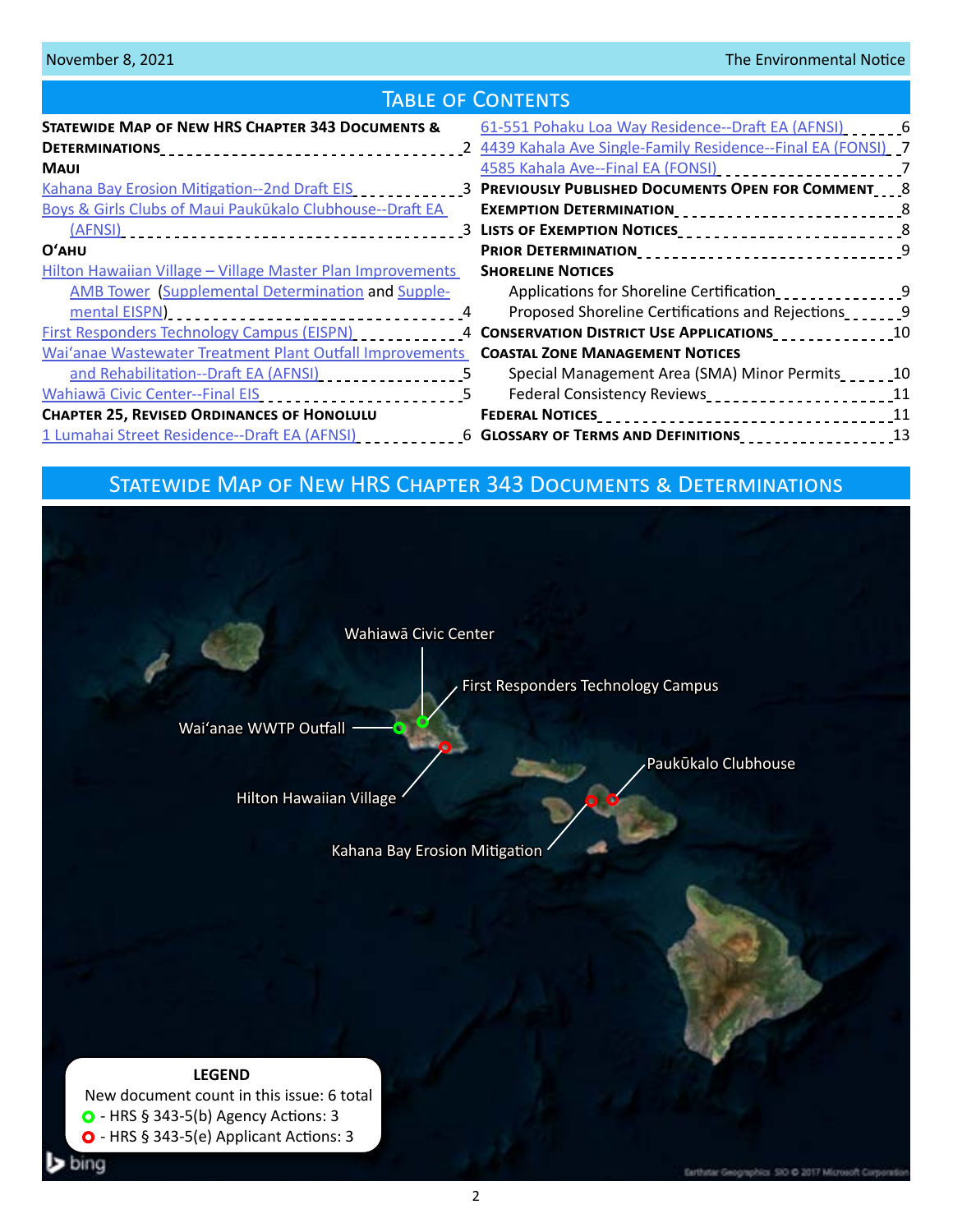# **MAUI**

<span id="page-2-0"></span>

|                                   | <b>Kahana Bay Erosion Mitigation--2nd Draft EIS</b>                                                                                                                                                                                                                                                                                                                                                                                                              | <b>Grandfathered under old rules</b>                |
|-----------------------------------|------------------------------------------------------------------------------------------------------------------------------------------------------------------------------------------------------------------------------------------------------------------------------------------------------------------------------------------------------------------------------------------------------------------------------------------------------------------|-----------------------------------------------------|
| <b>HRS §343-</b><br>5(a) Trigger  | (1) Propose the use of state or county lands or the use of state or county funds<br>(2) Propose any use within any land classified as a conservation district<br>(3) Propose any use within a shoreline area                                                                                                                                                                                                                                                     |                                                     |
| District(s)                       | Lahaina                                                                                                                                                                                                                                                                                                                                                                                                                                                          |                                                     |
| TMK(s)                            | Numerous (see document)                                                                                                                                                                                                                                                                                                                                                                                                                                          |                                                     |
| Permit(s)                         | Numerous (see document)                                                                                                                                                                                                                                                                                                                                                                                                                                          |                                                     |
| <b>Approving</b><br><b>Agency</b> | State of Hawai'i, Department of Land and Natural Resources<br>Samuel Lemmo, Office of Conservation and Coastal Lands, (808) 587-0377, sam.j.lemmo@hawaii.gov<br>1151 Punchbowl Street #131, Honolulu, HI 96813                                                                                                                                                                                                                                                   |                                                     |
| <b>Applicant</b>                  | Kahana Bay Steering Committee; 10 Ho'ohui Road, Suite 201, Honolulu, HI 96813<br>Sterling Honea, (530) 559-2606, sterlinghonea@gmail.com                                                                                                                                                                                                                                                                                                                         |                                                     |
| <b>Consultant</b>                 | Oceanit; 828 Fort Street Mall, Suite 600, Honolulu, HI 96813<br>Ken Cheung, (808) 531-3017, kahana@oceanit.com                                                                                                                                                                                                                                                                                                                                                   |                                                     |
| <b>Status</b>                     | Omissions were corrected to the Draft EIS originally published on April 23, 2021 that resulted in the decision to publish a<br>2nd DEIS. A new statutory 45-day public review and comment period starts, although all comments previously submitted<br>will be addressed in the Final EIS, and thus do not need to be resubmitted. New comments are due by December 23, 2021.<br>Please send comments to kahana@oceanit.com<br><b>Contract Contract Contract</b> | $\sim$ $\sim$ $\sim$ $\sim$ $\sim$ $\sim$<br>.<br>. |

Kahana Bay on Maui is imminently threatened by severe coastal erosion and plagued by natural hazard risks to public safety and infrastructure. Approximately 1,200 feet of this shoreline, located between Kahana Stream and Pōhaku Park, is protected by temporary emergency structures. The Proposed Action presents a resilient solution to mitigate regional shoreline erosion using sand transported from offshore for beach nourishment and berm enhancement. The beach will be restored to the approximate width that existed in 1975 and about 65 feet wider on average than current. Seven rock T-groins and one rock headland structure will be constructed to stabilize the beach. The DEIS is being published a second time to include reproductions of agency pre-consultation and responses in Appendix J, DEIS Consultation Comments and Responses. The scope of work proposed, alternatives, and technical content are unchanged from the first publication.

# **[Boys & Girls Clubs of Maui Paukūkalo Clubhouse--Draft EA \(AFNSI\)](http://oeqc2.doh.hawaii.gov/Doc_Library/2021-11-08-MA-DEA-Boys-and-Girls-Clubs-of-Maui-Paukukalo-Clubhouse.pdf)**

| <b>HRS §343-</b><br>5(a) Trigger | (1) Propose the use of state or county lands or the use of state or county funds                                                                                                           |
|----------------------------------|--------------------------------------------------------------------------------------------------------------------------------------------------------------------------------------------|
| District(s)                      | Wailuku                                                                                                                                                                                    |
| TMK(s)                           | (2) 3-3-005: 086 and 087                                                                                                                                                                   |
| Permit(s)                        | Subdivision/Consolidation; Construction Permits; Land License Amendment                                                                                                                    |
| <b>Approving</b><br>Agency       | State of Hawai'i, Hawaiian Homes Commission<br>William Aila, (808) 620-9500, DHHL.contactcenter@hawaii.gov<br>P.O. Box 1879, Honolulu, HI 96805                                            |
| Applicant                        | Boys & Girls Clubs of Maui; 100 Kanaloa Avenue, Kahului, HI 96732<br>Kelly Maluo-Pearson, (808) 242-4363, kellyp@bgcmaui.org                                                               |
| Consultant                       | Munekiyo Hiraga; 305 High Street, Suite 104, Wailuku, HI 96793<br>Bryan Esmeralda, (808) 983-1233, planning@munekiyohiraga.com                                                             |
| <b>Status</b>                    | Statutory 30-day public review and comment period starts. Comments are due by December 8, 2021. Please send comments<br>to the approving agency and copy the applicant and the consultant. |

The Boys & Girls Clubs of Maui proposes to develop a new permanent facility for its clubhouse at Paukūkalo, Maui. The BGCM currently has a land use license to operate out of the Department of Hawaiian Home Lands' Paukūkalo Community Center and neighboring park. The proposed action will repurpose an existing playcourt structure into a two-story building which will encompass offices, meeting rooms, game and lounge areas, classrooms, fitness room, storage areas, restrooms, and covered lanai. The project will be developed in two (2) phases. The project will also include related site improvements, such as infrastructure connections, parking, and landcaping improvements. In addition, the proposed project also involves the consolidation of TMKs (2)3-3-005:086 and 087, owned by the DHHL, into a single lot.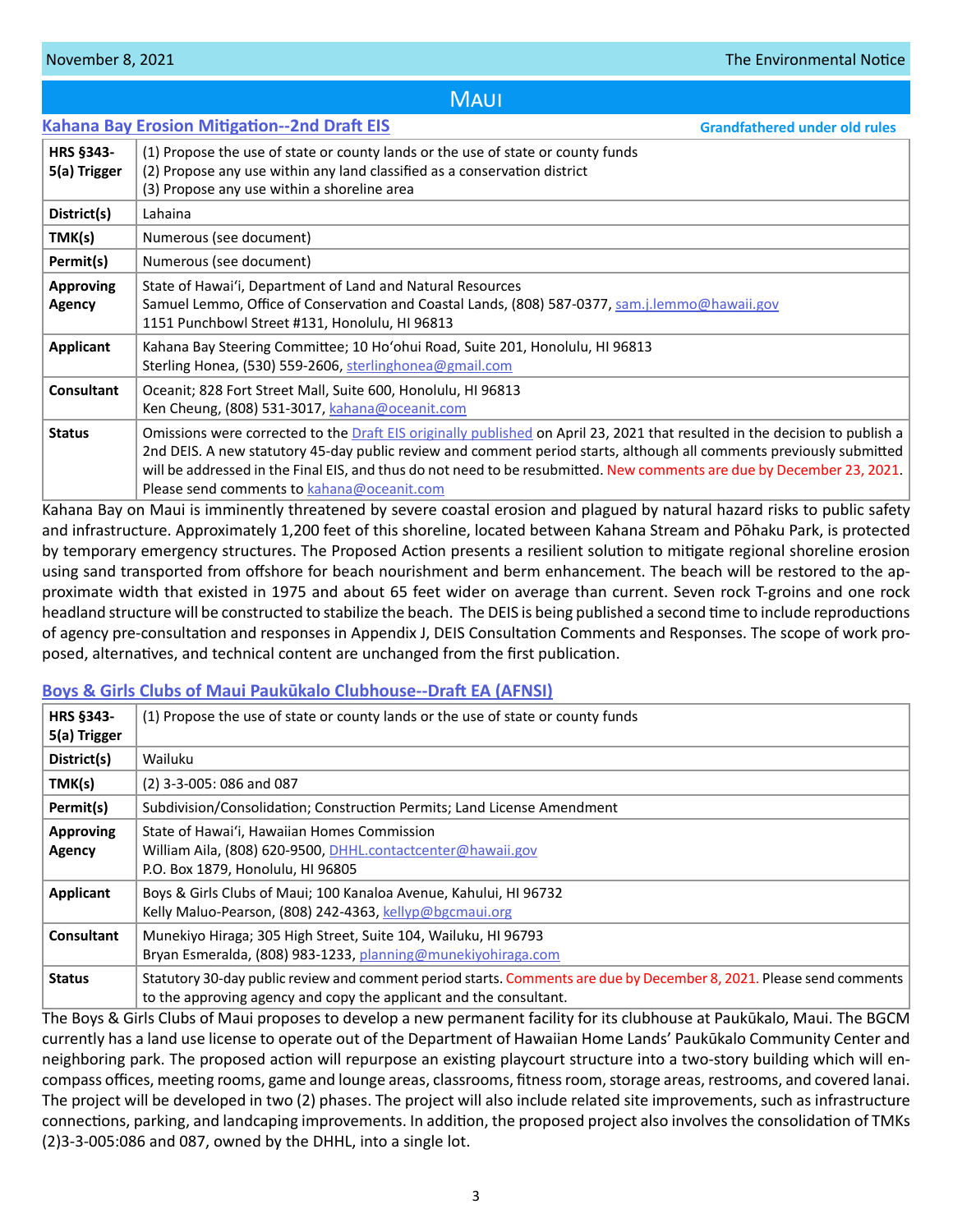# Oʻahu

# <span id="page-3-0"></span>**[Hilton Hawaiian Village – Village Master Plan Improvements AMB Tower](http://oeqc2.doh.hawaii.gov/Doc_Library/2021-11-08-OA-Supplemental-EISPN-Hilton-Hawaiian-Village-Master-Plan-Improvements-AMB-Tower.pdf) ([Supplemental Determination](http://oeqc2.doh.hawaii.gov/Doc_Library/2021-11-08-OA-Supplemental-Determination-Hilton-Hawaiian-Village-Master-Plan-Improvements-AMB-Tower.pdf) and [Supplemental EIS Preparation N](http://oeqc2.doh.hawaii.gov/Doc_Library/2021-11-08-OA-Supplemental-EISPN-Hilton-Hawaiian-Village-Master-Plan-Improvements-AMB-Tower.pdf)otice)**

| <b>Supplemental Eis Freparation Notice</b> |                                                                                                                                                                                                                                                                                                                                                                                                                                                                                                                                                   |  |  |
|--------------------------------------------|---------------------------------------------------------------------------------------------------------------------------------------------------------------------------------------------------------------------------------------------------------------------------------------------------------------------------------------------------------------------------------------------------------------------------------------------------------------------------------------------------------------------------------------------------|--|--|
| HRS §343-<br>5(a) Trigger                  | (5) Propose any use within the Waikiki area of O'ahu                                                                                                                                                                                                                                                                                                                                                                                                                                                                                              |  |  |
| District(s)                                | Honolulu                                                                                                                                                                                                                                                                                                                                                                                                                                                                                                                                          |  |  |
| TMK(s)                                     | $(1)$ 2-6-009: 004, 005, 006, 007, 009, 013                                                                                                                                                                                                                                                                                                                                                                                                                                                                                                       |  |  |
| Permit(s)                                  | Numerous (see document)                                                                                                                                                                                                                                                                                                                                                                                                                                                                                                                           |  |  |
| <b>Approving</b><br><b>Agency</b>          | City and County of Honolulu, Department of Planning and Permitting<br>Janet Meinke-Lau, (808) 768-8033, <i>j.meinkelau@honolulu.gov</i><br>650 South King Street, 7th floor, Honolulu, HI 96813                                                                                                                                                                                                                                                                                                                                                   |  |  |
| Applicant                                  | Hilton Hawaiian Village Beach Resort & Spa, Park Ala Moana, and SMK<br>Jonathan Fuisz, (571) 302-5757, ambtower@g70.design<br>c/o Park Hotels & Resorts, 1775 Tysons Blvd., 7th floor, Tysons, VA 22102                                                                                                                                                                                                                                                                                                                                           |  |  |
| <b>Consultant</b>                          | G70; 111 S. King Street, Suite 170, Honolulu, HI 96813<br>Jeffrey Overton, (808) 523-5866, ambtower@g70.design                                                                                                                                                                                                                                                                                                                                                                                                                                    |  |  |
| <b>Status</b>                              | The approving agency/accepting authority has determined that a Supplemental EIS is required. The administrative 30-day<br>public review and comment period on the Supplemental EIS Preparation Notice begins. Comments are due by December<br>8, 2021. Please send comments to the approving agency/accepting authority and copy the applicant and the consultant.<br>Additionally, a virtual EIS Public Scoping meeting will be held via zoom on Monday, November 15, 2021 at 5:30 p.m. Meeting<br>link: https://g70design.zoom.us/j/84608517672 |  |  |

In 2011, the Hilton Hawaiian Village (HHV) Master Plan was designed as the next chapter of HHV's continuing dedication to support Waikīkī as a premier visitor destination. The Applicant proposes to expand the HHV Master Plan to include a 0.46-acre site along Ala Moana Boulevard. This expansion includes replacing existing structures at the site with the new AMB Tower, which will provide hotel lodging accommodations in a contemporary ambience. The AMB Tower will improve the quality and character of the Ala Moana Boulevard frontage at the 'ewa gateway to Waikīkī and enhance the Village experience for both Waikīkī visitors and local residents. The new tower is planned to include an open lobby area, porte cochere, ground floor retail accessible to pedestrians, parking, landsaping and pedestrian walkways, food and beverage offerings, pool and recreation area, and fitness area. Development of the project will produce new jobs through construction and long-term operation.

### **[First Responders Technology Campus \(EIS Preparation Notice\)](http://oeqc2.doh.hawaii.gov/Doc_Library/2021-11-08-OA-EISPN-First-Responders-Technology-Campus.pdf)**

| <b>HRS §343-</b><br>5(a) Trigger           | (1) Propose the use of state or county lands or the use of state or county funds                                                                                                                                                                                                                       |
|--------------------------------------------|--------------------------------------------------------------------------------------------------------------------------------------------------------------------------------------------------------------------------------------------------------------------------------------------------------|
| District(s)                                | Wahiawā                                                                                                                                                                                                                                                                                                |
| TMK(s)                                     | $(1)$ 9-5-002: 039 and 057                                                                                                                                                                                                                                                                             |
| Permit(s)                                  | Numerous (see document)                                                                                                                                                                                                                                                                                |
| Proposing/<br><b>Determining</b><br>Agency | State of Hawai'i, Hawai'i Technology Development Corporation (HTDC)<br>Len Higashi, (808) 539-3814, len@htdc.org<br>521 Ala Moana Blvd, Suite 255, Honolulu, HI 96813                                                                                                                                  |
| Accepting<br><b>Authority</b>              | Office of the Governor, State of Hawai'i, 415 South Beretania Street, State Capitol, Executive Chambers, Honolulu, HI 96813<br>The Honorable David Y. Ige, (808) 586-0034, https://governor.hawaii.gov/contact-us/contact-the-governor/                                                                |
| <b>Consultant</b>                          | SSFM International, Inc.; 501 Sumner Street, Suite 620, Honolulu, HI 96817<br>Jared Chang, (808) 356-1242, jchang@ssfm.com                                                                                                                                                                             |
| <b>Status</b>                              | Administrative 30-day public review and comment period starts. Comments are due by December 8, 2021. Please send<br>comments to the proposing agency and copy the consultant. A virtual EIS public scoping meeting will be held on November<br>12, 2021/1:30 PM (sign up at https://frtc.konveio.com/) |

The HTDC proposes to develop a First Responder Technology Campus (FRTC) in Mililani on two State-owned parcels, which are approximately 93-acres and 150-acres, respectively. The FRTC is envisioned to be a state-of-the-art facility and will include various uses ranging from office, classroom and warehouse uses to fitness facilities, indoor shooting range and other various types of training facilities for first responder agencies. In addition, the FRTC will have accessory uses such as a hotel/dormitory and workforce housing developed on the site. The FRTC will include facilities for multiple Federal, State and County first responder agencies within one campus centrally located for first responder training and disaster preparedness purposes.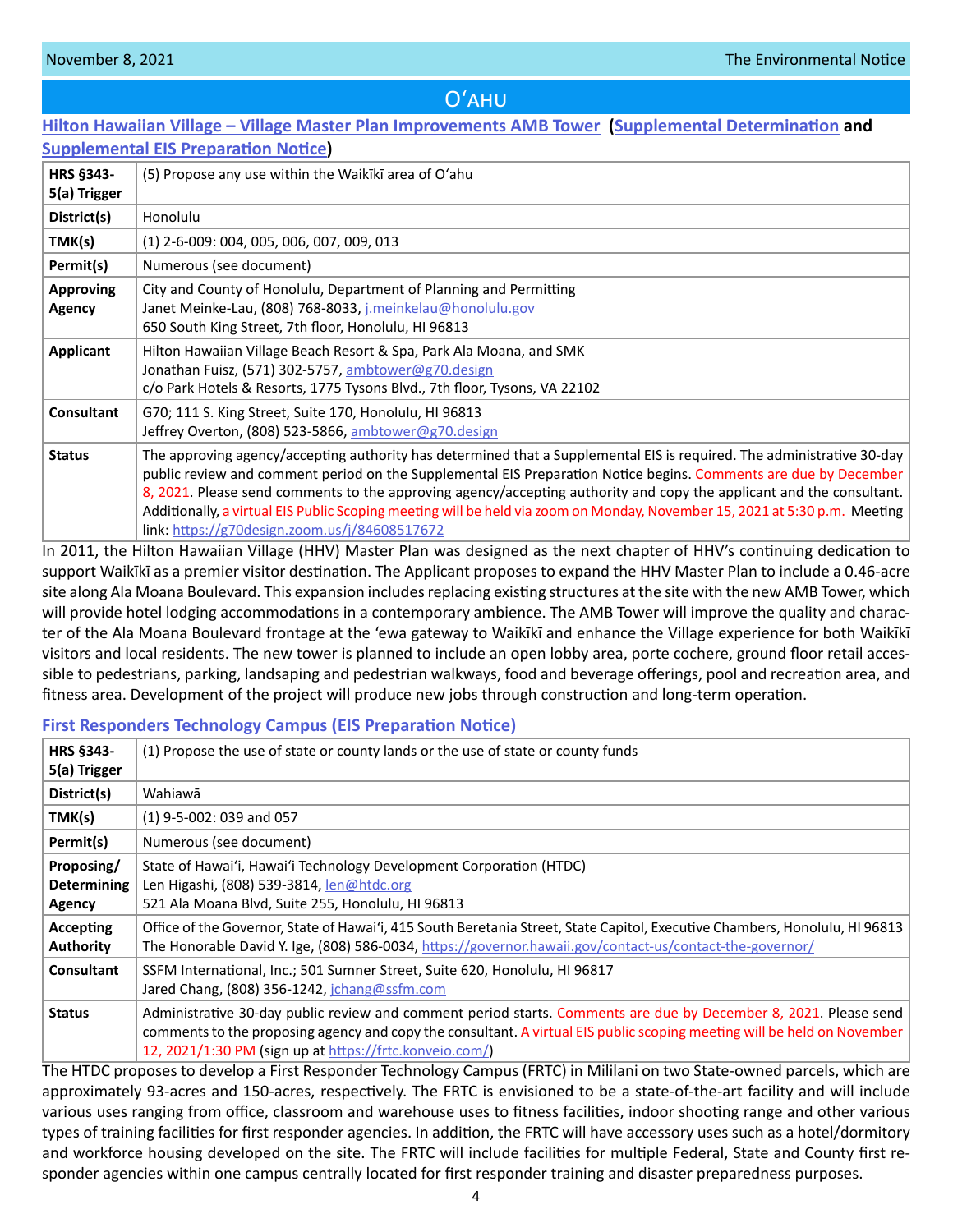# O'AHU (CONTINUED)

# <span id="page-4-0"></span>**Wai**ʻ**[anae Wastewater Treatment Plant Outfall Improvements and Rehabilitation--Draft EA \(AFNSI\)](http://oeqc2.doh.hawaii.gov/Doc_Library/2021-11-08-OA-DEA-Waianae-Wastewater-Treatment-Plant-Outfall-Improvements.pdf)**

| <b>HRS §343-</b><br>5(a) Trigger           | (1) Propose the use of state or county lands or the use of state or county funds<br>(2) Propose any use within any land classified as a conservation district<br>(3) Propose any use within a shoreline area                              |
|--------------------------------------------|-------------------------------------------------------------------------------------------------------------------------------------------------------------------------------------------------------------------------------------------|
| District(s)                                | Wai'anae                                                                                                                                                                                                                                  |
| TMK(s)                                     | $(1)$ 8-6-001:007 (por.)                                                                                                                                                                                                                  |
| Permit(s)                                  | Numerous (see document)                                                                                                                                                                                                                   |
| Proposing/<br><b>Determining</b><br>Agency | City & County of Honolulu, Department of Environmental Services<br>Cindy Masuoka, (808) 768-8761, cmasuoka@honolulu.gov<br>1000 Uluohia Street, Suite 308, Kapolei, HI 96707                                                              |
| Consultant                                 | SSFM International, Inc.; 99 Aupuni Street, Suite 202, Hilo, HI 96720<br>Jennifer Scheffel, (808) 375-6038, jscheffel@ssfm.com                                                                                                            |
| <b>Status</b>                              | Statutory 30-day public review and comment period starts. Comments are due by December 8, 2021. Please click on title<br>link above to read the document, then send comments to the proposing/determining agency and copy the consultant. |

The City & County of Honolulu Department of Environmental Services (ENV), Wastewater Engineering and Construction Division, proposes to install a concrete encasement structure over the existing Waiʻanae Wastewater Treatment Plant (WWTP) outfall and cap three manholes on the existing outfall pipe in response to a 2018 inspection report that identified advancing shoreline erosion as a threat to the stability of the outfall and actively corroding cast iron manhole covers at an elevated risk of failure.

# **[Wahiawā Civic Center--Final EIS](http://oeqc2.doh.hawaii.gov/Doc_Library/2021-11-08-OA-FEIS-Wahiawa-Civic-Center.pdf)**

| <b>HRS §343-</b><br>5(a) Trigger           | (1) Propose the use of state or county lands or the use of state or county funds                                                                                                                                                        |
|--------------------------------------------|-----------------------------------------------------------------------------------------------------------------------------------------------------------------------------------------------------------------------------------------|
| District(s)                                | Wahiawā                                                                                                                                                                                                                                 |
| TMK(s)                                     | Numerous (see document)                                                                                                                                                                                                                 |
| Permit(s)                                  | Numerous (see document)                                                                                                                                                                                                                 |
| Proposing/<br><b>Determining</b><br>Agency | State of Hawai'i, Department of Accounting and General Services<br>Sally Tamai, (808) 586-0400, sally.l.tamai@hawaii.gov<br>1151 Punchbowl Street, Office of the Comptroller, Honolulu, HI 96813                                        |
| Accepting<br><b>Authority</b>              | Office of the Governor, State of Hawai'i, 415 South Beretania Street, State Capitol, Executive Chambers, Honolulu, HI 96813<br>The Honorable David Y. Ige, (808) 586-0034, https://governor.hawaii.gov/contact-us/contact-the-governor/ |
| Consultant                                 | Wilson Okamoto Corporation; 1907 S Beretania St, #400, Honolulu, HI 96826<br>Keola Cheng, (808) 946-2277, PublicComment@wilsonokamoto.com                                                                                               |
| <b>Status</b>                              | The Final EIS has been submitted and is pending acceptance by the accepting authority.                                                                                                                                                  |

The Proposed Action includes the development and construction of a new Wahiawā Civic Center comprised of a new District Court Facility, and State Office Complex on the grounds of the existing Wahiawā Civic Center, and the future redevelopment of the existing Wahiawā Public Library site as a new Resource and Education Center facility.

The new Wahiawā Civic Center will provide the Central O'ahu, North Shore, and Wahiawā communities with a consolidated and centralized facility housing State, City and County of Honolulu (City), and Judicial services. The new Civic Center will include a new District Court Facility and a new State Office Complex that will house State offices and City offices such as a Satellite City Hall and Driver's Licensing. This facility would be supported by on and off-site infrastructure improvements, as well as on-site parking.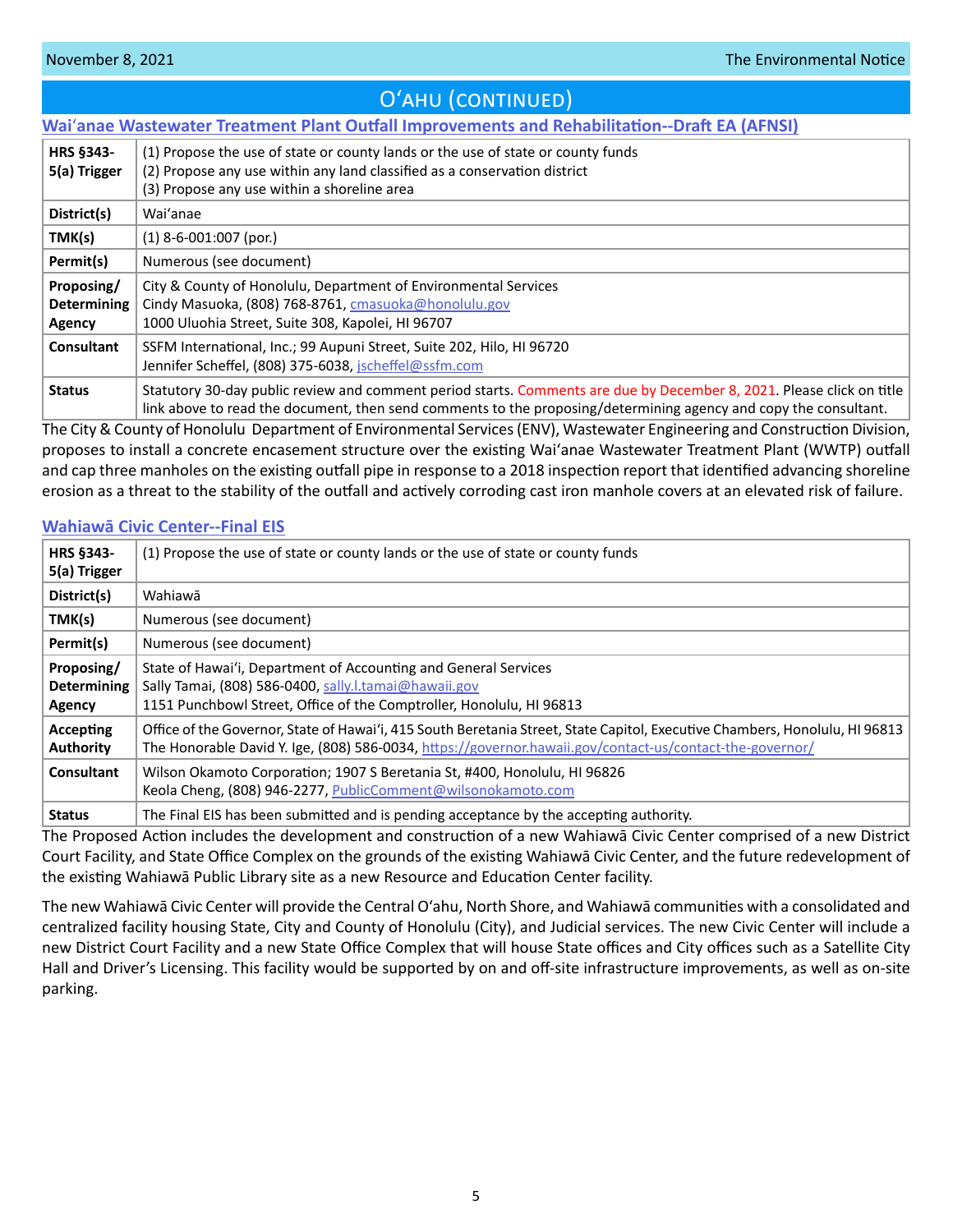# Chapter 25, Revised Ordinances of Honolulu

<span id="page-5-0"></span>Use of the Special Management Area (SMA) is not a trigger under Chapter 343, but developments in Oʻahu's SMA are required to go through an environmental review process that mirrors the procedural requirements of [HRS Chapter 343](https://www.capitol.hawaii.gov/hrscurrent/Vol06_Ch0321-0344/HRS0343/HRS_0343-.htm), pursuant to [Revised Ordinances of Honolulu, Chapter 25.](https://www.honolulu.gov/rep/site/ocs/roh/ROH_Chapter_25_article_1_12.pdf) Developments being reviewed under Chapter 25 but not Chapter 343 appear here.

# **[1 Lumahai Street Residence--Draft EA \(AFNSI\)](http://oeqc2.doh.hawaii.gov/Other_TEN_Publications/2021-11-08-OA-Chapter-25-DEA-1-Lumahai-Street-Residence.pdf)**

| District(s)                | Honolulu                                                                                                                                                                                                      |
|----------------------------|---------------------------------------------------------------------------------------------------------------------------------------------------------------------------------------------------------------|
| TMK(s)                     | $(1)$ 3-9-013: 030                                                                                                                                                                                            |
| Permit(s)                  | Special Management Area Use Permit, Grading, Grubbing, Stockpiling, and Building Permits                                                                                                                      |
| <b>Approving</b><br>Agency | City & County of Honolulu, Department of Planning and Permitting<br>Michael Kat - Land Use Permits Division, (808) 768-8013, michael.kat@honolulu.gov<br>650 South King Street, 7th Floor, Honolulu, HI 96813 |
| Applicant                  | Alexandra Stanyon and Charles Anderson<br>c/o Fritz Johnson Architect, 1021 Smith Street, Suite 400, Honolulu, HI 96817                                                                                       |
| Consultant                 | Masa Fujioka & Associates; 98-021 Kamehameha Highway, #337, Aiea, HI 96701<br>Kevin Dillon, REP, (808) 484-5366 Ext. 19, kdillon@masafujioka.com                                                              |
| <b>Status</b>              | 30-day public review and comment period starts. Comments are due by December 8, 2021. Please send comments to the<br>approving agency and copy the consultant.                                                |

The proposed action consists of the construction of a new single-family residential dwelling on the property located at 1 Lumahai street, in the Portlock community of Honolulu. The property was previously developed as a single-family residence, but the former home was demolished in 2011. The current property owners seek to construct a new 4,224-square-foot two-story single-family dwelling with two-car garage and swimming pool on the subject property.

# **[61-551 Pohaku Loa Way Residence--Draft EA \(AFNSI\)](http://oeqc2.doh.hawaii.gov/Other_TEN_Publications/2021-11-08-OA-Chapter-25-DEA-61-551-Pohaku-Loa-Way-Residence.pdf)**

| District(s)                | Waialua                                                                                                                                                                       |
|----------------------------|-------------------------------------------------------------------------------------------------------------------------------------------------------------------------------|
| TMK(s)                     | $(1)$ 6-1-009: 010                                                                                                                                                            |
| Permit(s)                  | SMA Use Permit, Individual Wastewater System, Building Permit                                                                                                                 |
| <b>Approving</b><br>Agency | City & County of Honolulu, Department of Planning and Permitting<br>Jordan Dildy, (808) 768-8027, jdildy@honolulu.gov<br>650 South King Street, 7th Floor, Honolulu, HI 96813 |
| Applicant                  | Pohaku Loa Hale, LLC; 3530 NW Mesa Verde Ct., Bend, OR 97703<br>Brown Cannon, (415) 299-9742, brown@cannonphotography.com                                                     |
| <b>Consultant</b>          | Planning Solutions, Inc.; 711 Kapiolani Boulevard, Suite 950, Honolulu, HI 96813<br>Makena White, (808) 550-4538, makena@psi-hi.com                                           |
| <b>Status</b>              | 30-day public review and comment period starts. Comments are due by December 8, 2021. Please send comments to the<br>approving agency and copy the consultant.                |

The proposed action consists of the construction of a new single-family dwelling and accessory dwelling unit with approximately 3,600 square feet of combined floor area. Additionally, the proposal includes new concrete rubble masonry (CRM) walls along the perimeter of the property. The new work is being proposed on an approximately 17,720 square-foot shoreline lot within the R-5 Residential District and special management area in the Waialua District of Oʻahu. The entire site is located within the Coastal High Hazard Area, or Flood Zone VE. According to the preliminary shoreline survey, the proposed CRM walls and stairs will be 40 feet from the shoreline. The site is currently developed with a single-family dwelling and accessory structure. Both of these structures will be demolished.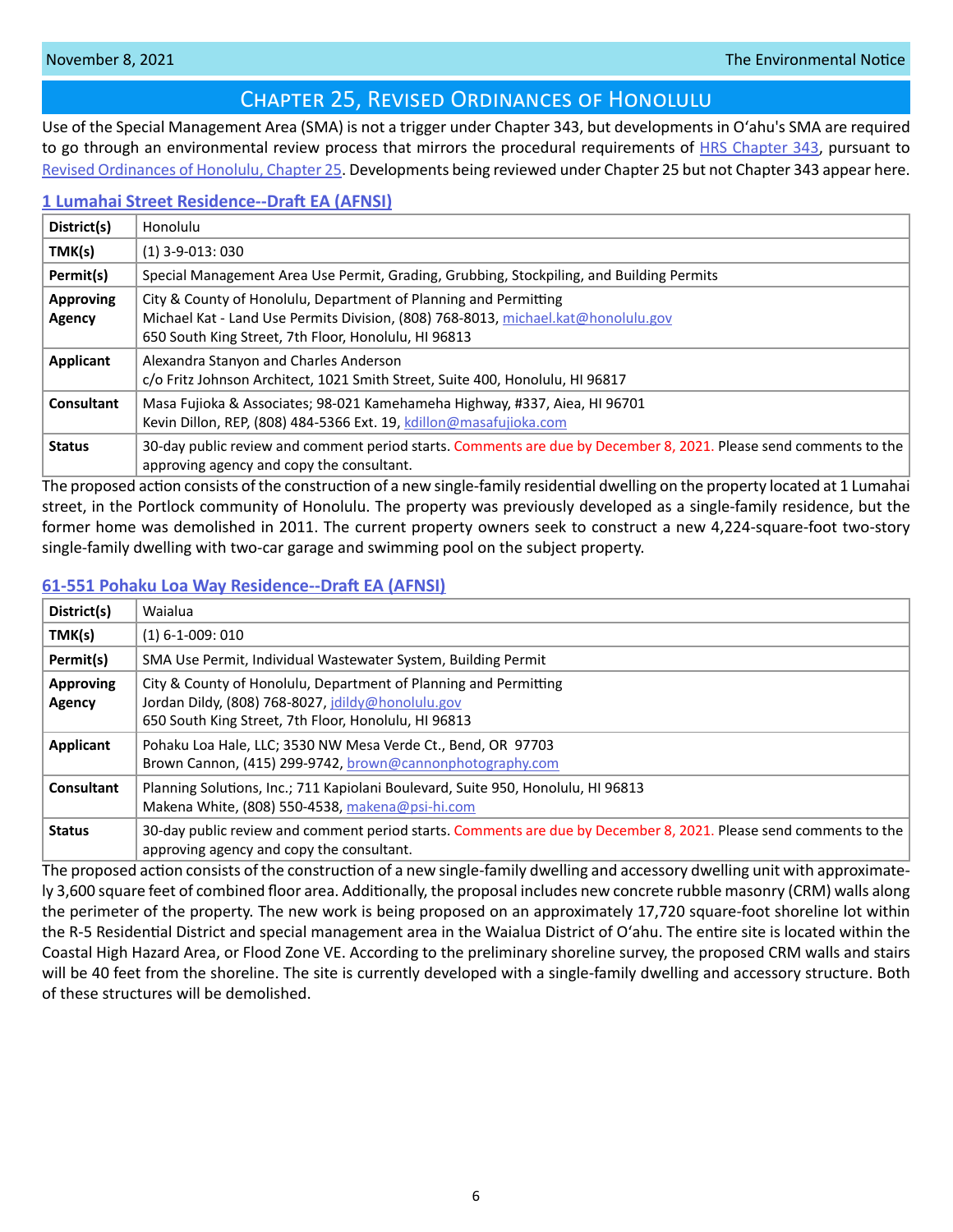# Chapter 25, Revised Ordinances of Honolulu (continued)

<span id="page-6-0"></span>Use of the Special Management Area (SMA) is not a trigger under Chapter 343, but developments in Oʻahu's SMA are required to go through an environmental review process that mirrors the procedural requirements of [HRS Chapter 343](https://www.capitol.hawaii.gov/hrscurrent/Vol06_Ch0321-0344/HRS0343/HRS_0343-.htm), pursuant to [Revised Ordinances of Honolulu, Chapter 25.](https://www.honolulu.gov/rep/site/ocs/roh/ROH_Chapter_25_article_1_12.pdf) Developments being reviewed under Chapter 25 but not Chapter 343 appear here.

# **[4439 Kahala Avenue Single-Family Residence--Final EA \(FONSI\)](http://oeqc2.doh.hawaii.gov/Other_TEN_Publications/2021-11-08-OA-Chapter-25-FEA-4439-Kahala-Avenue-Single-Family-Residence.pdf)**

| District(s)                | Honolulu                                                                                                                                                                                               |
|----------------------------|--------------------------------------------------------------------------------------------------------------------------------------------------------------------------------------------------------|
| TMK(s)                     | $(1)$ 3-5-003: 007                                                                                                                                                                                     |
| Permit(s)                  | SMA Use Permit; Building Permits; Grading, Grubbing, and Stockpiling Permits; Sewer Connection Permit; Board of Water  <br>Supply Plan Approval; Hawaiian Electric Company Plan Approval; Street Usage |
| <b>Approving</b><br>Agency | City & County of Honolulu, Department of Planning and Permitting<br>Christi Keller, (808) 768-8087, c.keller@honolulu.gov<br>650 South King Street, 7th Floor, Honolulu, HI 96813                      |
| Applicant                  | 4439 Kahala LLC; 125 Merchant Street, Suite 200, Honolulu, HI 96813<br>Janice J. Lau, (808) 545-1700, janjlau@gmail.com                                                                                |
| Consultant                 | G70; 111 S. King Street, Suite 170, Honolulu, HI 96813<br>Jeffrey Overton, (808) 523-5866, jeff@g70.design                                                                                             |
| <b>Status</b>              | Finding of No Significant Impact (FONSI) determination                                                                                                                                                 |

The Project consists of the redevelopment of a 35,428-square-foot lot with a new 4,500-square-foot single-story, single-family dwelling unit, and a new 980-square-foot guest cottage on a shoreline lot located in the Kahala community within the SMA. The proposed primary dwelling unit will consist of four bedrooms, a lanai and a separate three-car garage under a pitched roof. The site is currently vacant, with areas of remnant concrete slab foundations from the prior residential use, and scattered areas of non-native plants, shrubs, and weedy vegetation. The primary residence will be the closest structure to the presumed shoreline (existing nonconforming seawall), and set back approximately 61 feet from the seawall.

### **[4585 Kahala Avenue--Final EA \(FONSI\)](http://oeqc2.doh.hawaii.gov/Other_TEN_Publications/2021-11-08-OA-Chapter-25-FEA-4585-Kahala-Avenue.pdf)**

| District(s)         | Honolulu                                                                                                                                                                                 |
|---------------------|------------------------------------------------------------------------------------------------------------------------------------------------------------------------------------------|
| TMK(s)              | $(1)$ 3-5-004: 001                                                                                                                                                                       |
| Permit(s)           | Special Management Area Use Permit, Grading, Grubbing, and Building Permits                                                                                                              |
| Approving<br>Agency | City & County of Honolulu, Department of Planning and Permitting<br>Zack Stoddard, (808) 768-8019, zachary.stoddard@honolulu.gov<br>650 South King Street, 7th Floor, Honolulu, HI 96813 |
| Applicant           | Wealth Sky LLC; 4346 Pu'u Panini Place, Honolulu, HI 96816 (808) 392-9799                                                                                                                |
| Consultant          | Long and Associates, AIA, Inc.; 1100 Alakea Street, 3rd Floor Atrium, Honolulu, HI 96814<br>Shae Grimm, (808) 628-6626, shaeg@lai-hawaii.com                                             |
| <b>Status</b>       | Finding of No Significant Impact (FONSI) determination                                                                                                                                   |

The proposed action involves the development of four additional dwellings (two new two-family dwellings) on a site that is already developed with two dwelling units within one two-family dwelling structure, a pool, and an existing nonconforming seawall. The four new homes are proposed on the mauka side of the site, well outside of the shoreline setback area. No new work is proposed in the shoreline setback area, or on the nonconforming seawall.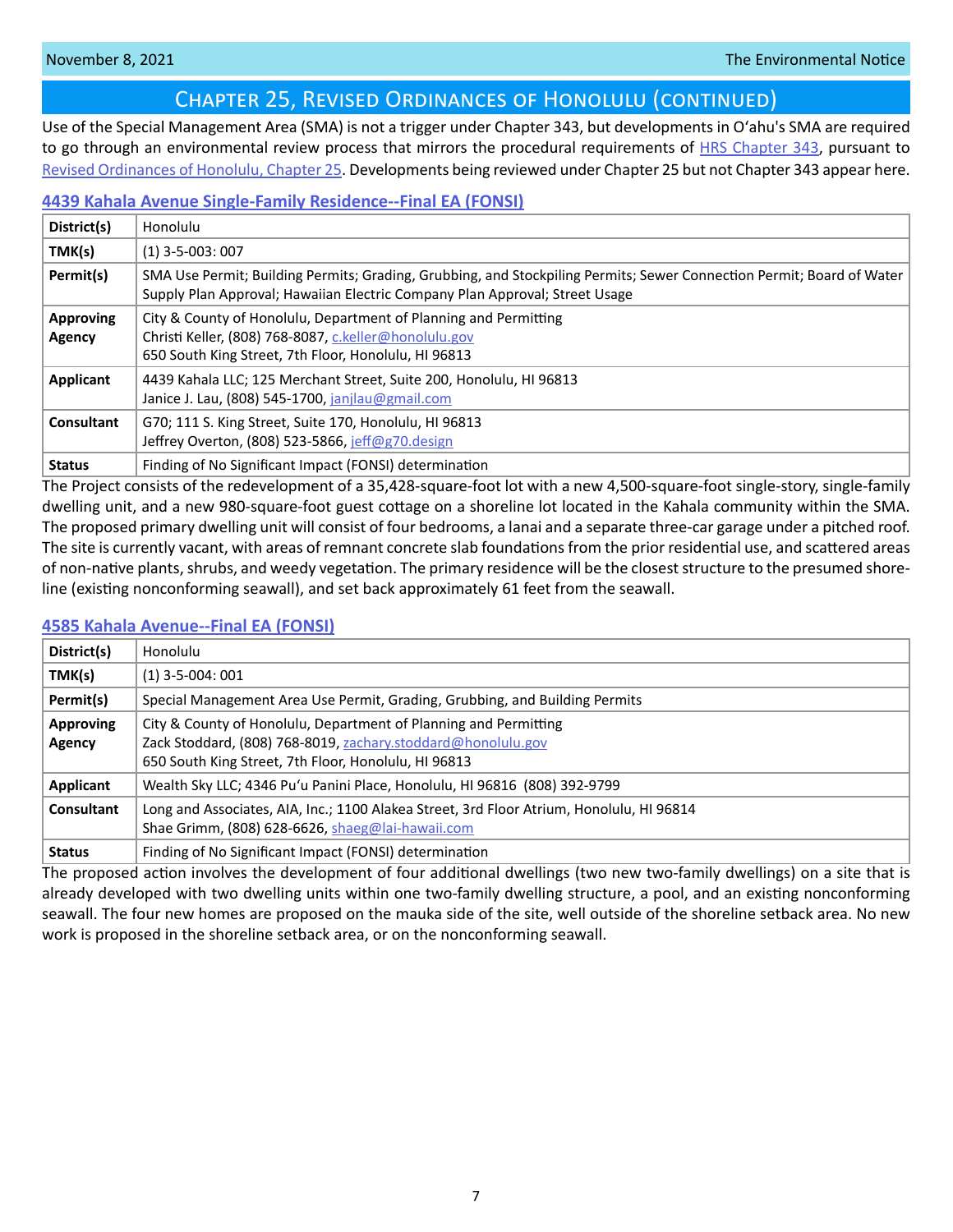# Previously Published Documents Open for Comment

<span id="page-7-0"></span>**Status:** Public review and comment period for these projects began previously. Please click on the links below to read a document, then send comments to the relevant agency and copy any relevant applicant and/or consultant.

### **Comments Due November 8, 2021**

### **Hawai**ʻ**i**

**[Honalo Marshalling Yard Improvements--Draft EA \(AFNSI\)](http://oeqc2.doh.hawaii.gov/Doc_Library/2021-10-08-HA-DEA-Honalo-Marshalling-Yard-Improvements.pdf)**

### **Maui**

**[Kuikahi Affordable Housing--Draft EA \(AFNSI\)](http://oeqc2.doh.hawaii.gov/Doc_Library/2021-10-08-MA-DEA-Kuikahi-Affordable-Housing-Project.pdf)**

### **O**ʻ**ahu**

**[Barbers Point Solar Project--Draft EA \(AFNSI\)](http://oeqc2.doh.hawaii.gov/Doc_Library/2021-10-08-OA-DEA-Barbers-Point-Solar-Project.pdf) [Ho Single-Family Residence Redevelopment--Draft EA \(AFNSI\)](http://oeqc2.doh.hawaii.gov/Other_TEN_Publications/2021-10-08-OA-Chapter-25-DEA-Ho-Single-Family-Residence-Redevelopment.pdf) (Chapter 25, ROH) [Wheatley Single-Family Residence--Draft EA \(AFNSI\)](http://oeqc2.doh.hawaii.gov/Other_TEN_Publications/2021-10-08-OA-Chapter-25-DEA-Wheatley-Single-Family-Residence.pdf) (Chapter 25, ROH)**

### **Comments Due November 22, 2021**

**Hawai**ʻ**i**

**Prince Jonah Kūhiō Kalaniana**ʻ**[ole Elementary & Intermediate School Covered Play Court--Draft EA \(AFNSI\)](http://oeqc2.doh.hawaii.gov/Doc_Library/2021-10-23-HA-DEA-Kalanianaole-Ele-and-Int-School-Covered-Play-Court.pdf)**

### **O**ʻ**ahu**

**[Mānoa Well II Exploratory Well--Draft EA \(AFNSI\)](http://oeqc2.doh.hawaii.gov/Doc_Library/2021-10-23-OA-DEA-Manoa-Well-II-Exploratory-Well.pdf) New Nān[ākuli Commercial Building--Draft EA \(AFNSI\)](http://oeqc2.doh.hawaii.gov/Other_TEN_Publications/2021-10-23-OA-Chapter-25-DEA-New-Nanakuli-Commercial-Building.pdf) (Chapter 25, ROH)**

# Exemption Determination

Maluhia, Hawaiʻi Health Systems Corporation, Oʻahu Region is voluntarily publishing the following Exemption Determination they have made, pursuant to  $HAR \S 11-200.1-16$ :

### **[Maluhia Auxiliary Parking Lot](http://oeqc2.doh.hawaii.gov/Other_TEN_Publications/2021-11-08-OA-Exemption-HHSC-Maluhia-Auxiliary-Parking-Lot.pdf)**

This project involves the construction of a 16-space off-site ancillary parking facility for Maluhia (a health care center) on 0.503 acres [TMK (1) 1-6-009:001], which currently is a vacant lot. The Proposed Action will consist of grading, paving and space marking, curb cuts, and clearer pedestrian walkways. Along Keola Street, there will be landscaping and a chain-link fence. The only infrastructure that will be installed is a waterline coming in from Keola Street, used solely for irrigation purposes.

# Lists of Exemption Notices

Pursuant to [HAR § 11-200.1-17](https://health.hawaii.gov/opppd/files/2019/08/11-200.1.pdf), State and county agencies that have determined specific actions to be exempt from the requirement to prepare an EA are required to submit a listing of such exemptions made during the previous month. Following are Lists of Exemption Notices submitted by various agencies for October 2021; contact the identified agency contact on each list for additional information about any specific exemption:

**[Department of Education](http://oeqc2.doh.hawaii.gov/List_Ex_Notice/2021-11-08-SOH-DOE-List-of-Exemptions-Oct-2021.pdf) Community Community [Board of Water Supply](http://oeqc2.doh.hawaii.gov/List_Ex_Notice/2021-11-08-CCH-BWS-List-of-Exemptions-Oct-2021.pdf) [Department of Land and Natural Resources](http://oeqc2.doh.hawaii.gov/List_Ex_Notice/2021-11-08-SOH-DLNR-List-of-Exemptions-Oct-2021.pdf) [Department of Design and Construction](http://oeqc2.doh.hawaii.gov/List_Ex_Notice/2021-11-08-CCH-DDC-List-of-Exemptions-Oct-2021.pdf)** [Department of Transportation](http://oeqc2.doh.hawaii.gov/List_Ex_Notice/2021-11-08-SOH-DOT-List-of-Exemptions-Oct-2021.pdf) [Department of Planning and Permitting](http://oeqc2.doh.hawaii.gov/List_Ex_Notice/2021-11-08-CCH-DPP-List-of-Exemptions-Oct-2021.pdf) Hawai[ʻi Health Systems Corporation](http://oeqc2.doh.hawaii.gov/List_Ex_Notice/2021-11-08-SOH-HHSC-List-of-Exemptions-Oct-2021.pdf)

**County of Hawai**ʻ**i County of Maui** [Department of Public Works](http://oeqc2.doh.hawaii.gov/List_Ex_Notice/2021-11-08-COH-DPW-List-of-Exemptions-Oct-2021.pdf) **[Department of Planning](http://oeqc2.doh.hawaii.gov/List_Ex_Notice/2021-11-08-COM-Planning-Dept-List-of-Exemptions-Oct-2021.pdf)** 

# **State of Hawai**ʻ**i City and County of Honolulu**

 [Department of Public Works](http://oeqc2.doh.hawaii.gov/List_Ex_Notice/2021-11-08-COM-DPW-List-of-Exemptions-Oct-2021.pdf) [Department of Water Supply](http://oeqc2.doh.hawaii.gov/List_Ex_Notice/2021-11-08-COM-DWS-List-of-Exemptions-Oct-2021.pdf)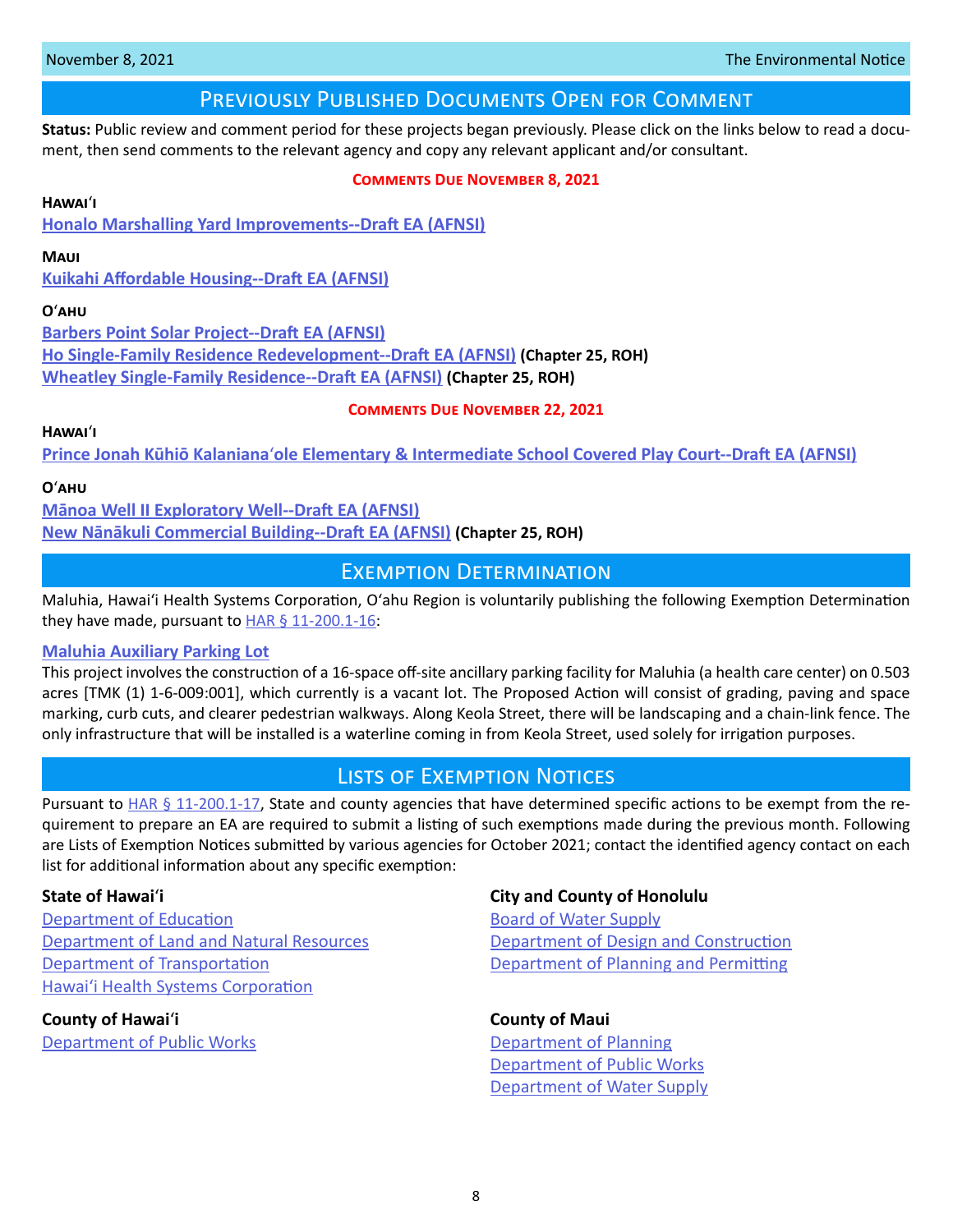# PRIOR DETERMINATION

<span id="page-8-0"></span>The State of Hawaiʻi, Department of Transportation (DOT) [has determined](http://oeqc2.doh.hawaii.gov/Other_TEN_Publications/2021-11-08-OA-Prior-Determination-DOT-Kaluanui-Stream-Bridge.pdf) that additional environmental review is not required for the changes for the Kalanui Stream Bridge Replacement project. The Final Environmental Assessment (FEA)/Finding of No [Significant Impact \(FONSI\)](http://oeqc2.doh.hawaii.gov/EA_EIS_Library/2019-06-23-OA-FEA-Kaluanui-Stream-Bridge-Replacement.pdf) for the action was published in the June 23, 2019 issue of *The Environmental Notice*. The determination letter describes changes in the design from what was considered in the FEA; the DOT's analysis has determined that, pursuant to HAR Title 11, Chapter 200.1-11, additional environmental review will not be required for the proposed changes.

# **SHORELINE NOTICES**

# Applications for Shoreline Certification

The shoreline certification applications below are available for review and comment at the Department of Land and Natural Resources offices on Kaua'i, Hawai'i, Maui, and Honolulu, 1151 Punchbowl Street, Room 220 ([HRS § 205A-42](https://www.capitol.hawaii.gov/hrscurrent/Vol04_Ch0201-0257/HRS0205A/HRS_0205A-0042.htm) and [HAR § 13-](https://dlnr.hawaii.gov/ld/files/2013/07/Ch13-222-Amend-Compil-Stand-Rev1.pdf) [222-12](https://dlnr.hawaii.gov/ld/files/2013/07/Ch13-222-Amend-Compil-Stand-Rev1.pdf)). **Maps and photos of each application file can be viewed [here](https://ags.hawaii.gov/survey/shoreline/#apps)**. All comments shall be submitted in writing to the State Land Surveyor, 1151 Punchbowl Street, Room 210, Honolulu, HI 96813 and postmarked no later than 15 calendar days from the date of this public notice of the application. For more information, call Ian Hirokawa at (808) 587-0420.

| File No. | <b>Location</b>                     | <b>TMK</b>         | Applicant                                                           | Owner                                 |
|----------|-------------------------------------|--------------------|---------------------------------------------------------------------|---------------------------------------|
| OA-1966  | 84-081 Makau Street, O'ahu 96792    | $(1)$ 8-4-010: 021 | Team Real Estate, Inc.; Monique<br>Cole &/or Doug Cole              | Schuyler E. and Marilyn J. Cole       |
| OA-1967  | 56-157 Kamehameha Hwy., O'ahu 96731 | $(1)$ 5-6-001: 089 | Ailana Surveying & Geomatics                                        | Diane Zucco                           |
| MA-767   | 50 Hauoli Road, Maui 96793          | $(2)$ 3-8-014: 022 | Tanci Mintz, Milowai Maalaea<br><b>Board of Directors President</b> | Milowai-Maalaea AOAO                  |
| MO-189   | Ho'oulu Place, Moloka'i 96748       | $(2)$ 5-4-018: 007 | Arthur H. Parr                                                      | Paragas, Raymond P./ Elsa P.<br>Trust |
| HA-611   | Paradise Ala Kai, Hawai'i           | $(3)$ 1-5-058: 053 | Daniel Berg, dlb & associates, LLC                                  | <b>KDNA LLC</b>                       |
| HA-612   | Paradise Ala Kai, Hawai'i           | $(3)$ 1-5-059: 052 | Daniel Berg, dlb & associates, LLC                                  | KDNA LLC                              |
| HA-613   | Kai Avenue Lot #22, Hawai'i 96704   | $(3)$ 8-8-005: 091 | Alia Legaux                                                         | Randy Lovernich                       |

# Proposed Shoreline Certifications and Rejections

The shoreline notices below have been proposed for certification or rejection by the Department of Land and Natural Resources [\(HRS § 205A-42](http://HRS § 205A-42) and [HAR § 13-222-26\)](https://dlnr.hawaii.gov/ld/files/2013/07/Ch13-222-Amend-Compil-Stand-Rev1.pdf). Any person or agency who wants to appeal shall file a notice of appeal in writing with DLNR no later than 20 calendar days from the date of this public notice. Send the appeal to the Board of Land and Natural Resources, 1151 Punchbowl Street, Room 220, Honolulu, Hawai'i 96813.

| File No. | <b>Status</b> | Location                                                        | тмк                                                                                                                    | <b>Applicant</b>                         | Owner                                                                                                                                                                                                                                                                                                      |
|----------|---------------|-----------------------------------------------------------------|------------------------------------------------------------------------------------------------------------------------|------------------------------------------|------------------------------------------------------------------------------------------------------------------------------------------------------------------------------------------------------------------------------------------------------------------------------------------------------------|
| OA-1961  | Proposed      | 61-551 Pohaku Loa Way, O'ahu<br>96791                           | $(1) 6 - 1 - 009:010$<br>& 014                                                                                         | Kenn Nishihira                           | Pohaku Loa Hale, LLC                                                                                                                                                                                                                                                                                       |
| MA-763   | Proposed      | Ka'anapali Beach from Hanakao'o<br>Beach Park to Sheraton, Maui | (2)<br>$4 - 4 - 008$ :<br>$005(por.)$ , 003,<br>002, 001, 019,<br>022 and 4-4-013:<br>001, 002, 008,<br>006, 007(por.) | R.T. Tanaka Engineers,<br>Inc.           | Kyo-ya Hotels and Resorts LP,<br>Kaanapali Properties Corp, Whaler  <br>on Kaanapali Beach WV SUB LLC,<br>c/o Brookfield Properties Retail,<br>Campbell Hawaii Investor LLC,<br>Kaanapali Alii, Hawaiian Resort<br>Corp, Maui Ocean Club, County of<br>Maui, HMC MAUI LP, c/o Ryan LLC  <br>Tax Compliance |
| HA-610   | Proposed      | 77-220 Kealohi Kai Place, Hawai'i   (3) 7-7-024: 001            |                                                                                                                        | Wes Thomas Associ-<br>ates               | Robert C. Hollander & Susan Ito<br><b>Hollander</b>                                                                                                                                                                                                                                                        |
| KA-461   | Proposed      | Makamae Place, Hanalei, Kaua'i   (4) 5-8-012: 027<br>96714      |                                                                                                                        | Lucas Breckenridge &<br>Associates, Inc. | Scheider Family Trust, Michael<br>Scheider (Trustee)                                                                                                                                                                                                                                                       |
| MA-753   | Rejection     | 4680 Makena Alanui Road, Maui   (2) 2-1-012: 013<br>96753       |                                                                                                                        | Ailana Surveying &<br>Geomatics, LLC     | TE Revocable Trust. Thomas H.<br>Gonser, Trustee                                                                                                                                                                                                                                                           |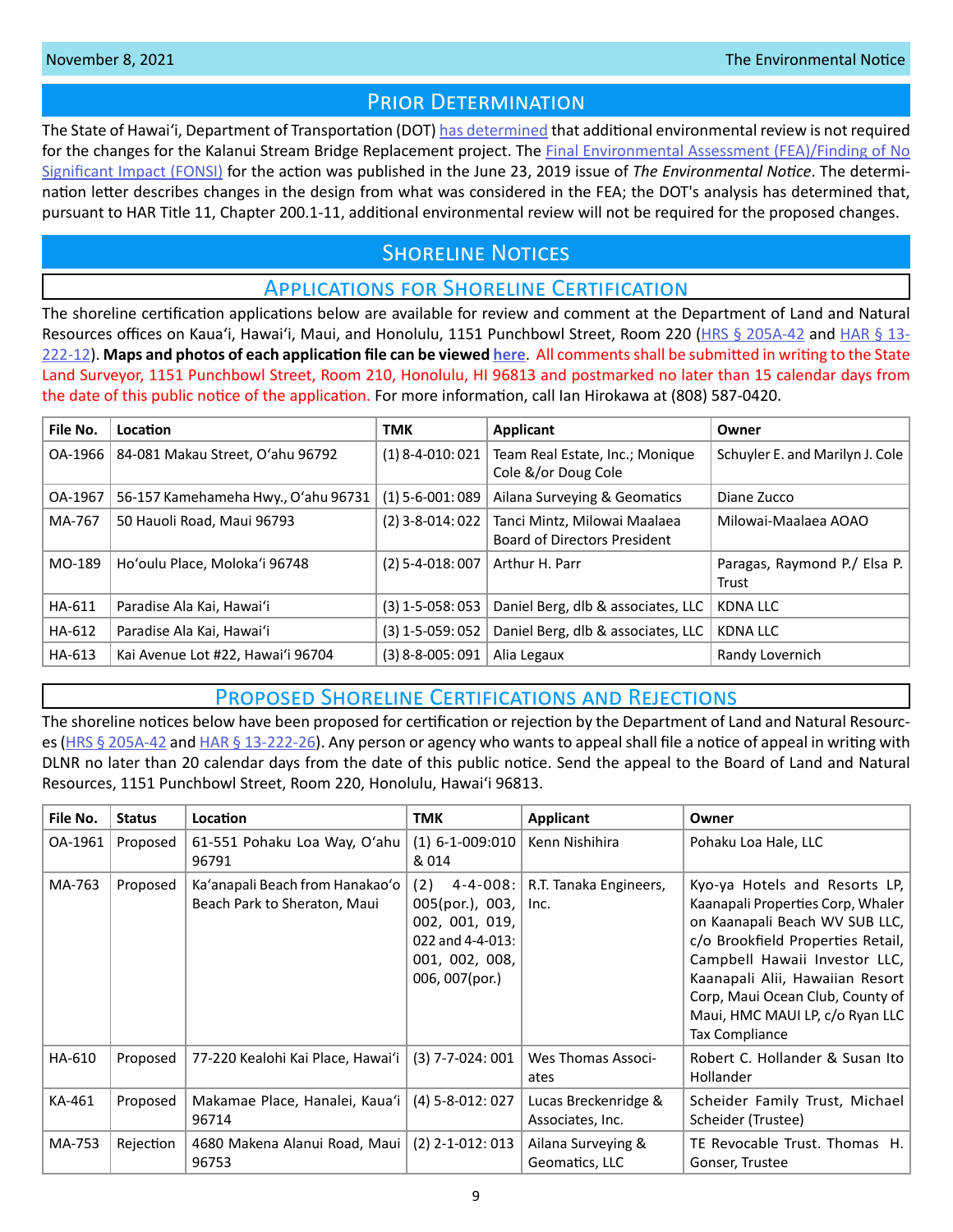# Conservation District Use Applications

<span id="page-9-0"></span>Persons interested in commenting on the following Conservation District Use Application(s) or receiving notification of determinations on Conservation District Use Applications must submit comments and requests to the Department of Land and Natural Resources. Notification requests must include the following information: 1) Name and address of the requestor; 2) The application for which the requestor would like to receive notice of determination; and 3) The date the notice was initially published in *The Environmental Notice*. Send comments and requests to: Department of Land and Natural Resources, Office of Conservation and Coastal Lands, P.O. Box 621, Honolulu, HI, 96809. DLNR will make every effort to notify those interested in the subject CDUAs. However, DLNR is not obligated to notify any person not strictly complying with the above requirements. For more information, please contact the Office of Conservation and Coastal Lands staff listed for each project. CDUAs can be found via the hyperlinked File No. below or on the OCCL website at [dlnr.hawaii.gov/occl.](http://dlnr.hawaii.gov/occl)

| <b>File No.:</b>            | CDUA OA-3882 (Department's Acceptance Letter)                          |
|-----------------------------|------------------------------------------------------------------------|
| <b>Name of Applicant:</b>   | Division of Forestry & Wildlife                                        |
| Location:                   | Moanalua, Honolulu, O'ahu                                              |
| TMK:                        | $(1)$ 1-1-012:015                                                      |
| <b>Proposed Action:</b>     | Ala Mahamoe Traditional Hale Project                                   |
| 343, HRS determination:     | Exempt per HAR, Chapter 11-200.1-16                                    |
| <b>Applicant's Contact:</b> | Ryan Peralta ph: (808) 292-5645, ryan.k.peralta@hawaii.gov             |
| <b>OCCL Staff Contact:</b>  | Trevor Fitzpatrick ph: (808) 798-6660, trevor.j.fitzpatrick@hawaii.gov |

# Coastal Zone Management Notices

# Special Management Area (SMA) Minor Permits

The SMA Minor permits below have been approved ([HRS § 205A-30](https://www.capitol.hawaii.gov/hrscurrent/Vol04_Ch0201-0257/HRS0205A/HRS_0205A-0030.htm)). For more information, contact the relevant county/state planning agency. Honolulu (768-8014); Hawaiʻi (East 961-8288, West 323-4770); Kauaʻi (241-4050); Maui (270-7735); Kakaʻako or Kalaeloa Community Development District (587-2841).

| Location (TMK)                                 | <b>Description (File No.)</b>                                                       | <b>Applicant/Agent</b>                                                                        |
|------------------------------------------------|-------------------------------------------------------------------------------------|-----------------------------------------------------------------------------------------------|
| Kaua'i: Kīlauea (3-9-006: 019)                 | Tree Replanting (SMA(M)-2022-4)                                                     | County of Kaua'i, Department of Parks and<br>Recreation/Kaua'i Nursery & Landscaping,<br>INC. |
| Hawai'i: Puna (1-5-087: 005)                   | Single-Family Residence and Related Improvements (PL-SMM-<br>2021-000008)           | Carlos P. and Najiba S. Chavez                                                                |
| Maui: Lahaina (4-4-008: 005)                   | T-Mobile Peak Achievement (SM2 20210079)                                            | Sheraton Maui Resort & Spa                                                                    |
| Maui: Kīhei (2-1-007: 100)                     | Repairs and Maintenance (SM2 20210080)                                              | Arden Companies LLC                                                                           |
| Maui: Kīhei (3-9-001: 086 and<br>3-9-042: 036) | Maui Bay Villas Ground Signage (SM2 20210081)                                       | Stephen Jacobson                                                                              |
| Maui: Lahaina (4-6-006: 056)                   | One Bedroom and Additional Dwelling Unit (SM2 20210082)                             | Keahi James Ho                                                                                |
| Maui: Lahaina (4-6-001: 009)                   | Holiday Lighting of the Banyan Tree (SM2 20210083)                                  | The Lahaina Restoration                                                                       |
| Maui: Ha'ikū (2-8-004: 002)                    | Utility Relocation and Tree Removal (SM2 20210084)                                  | Salvador Homes LLC                                                                            |
| O'ahu: Ka'a'awa (5-1-001: 001)                 | T-Mobile Telecommunication Facility, Type A Utility Installation<br>$(2021/SMA-31)$ | T-Mobile/Telecom Site Development Ser-<br>vices, Inc.                                         |
| O'ahu: 'Ewa (9-1-005: 011)                     | Gill Residence - Single-Family Dwelling (2021/SMA-33)                               | Gill Patrick/Environmental Risk Analysis<br>LLC                                               |
| O'ahu: Ka'a'awa (5-1-001: 001)                 | T-Mobile Telecommunication Facility (2021/SMA-61)                                   | T-Mobile/Synergy Advantage Engineers                                                          |
| O'ahu: Kane'ohe (4-7-009: 006)                 | Ah Chong Residence (2021/SMA-63)                                                    | Edward Ah Chong/Todd Shibuya                                                                  |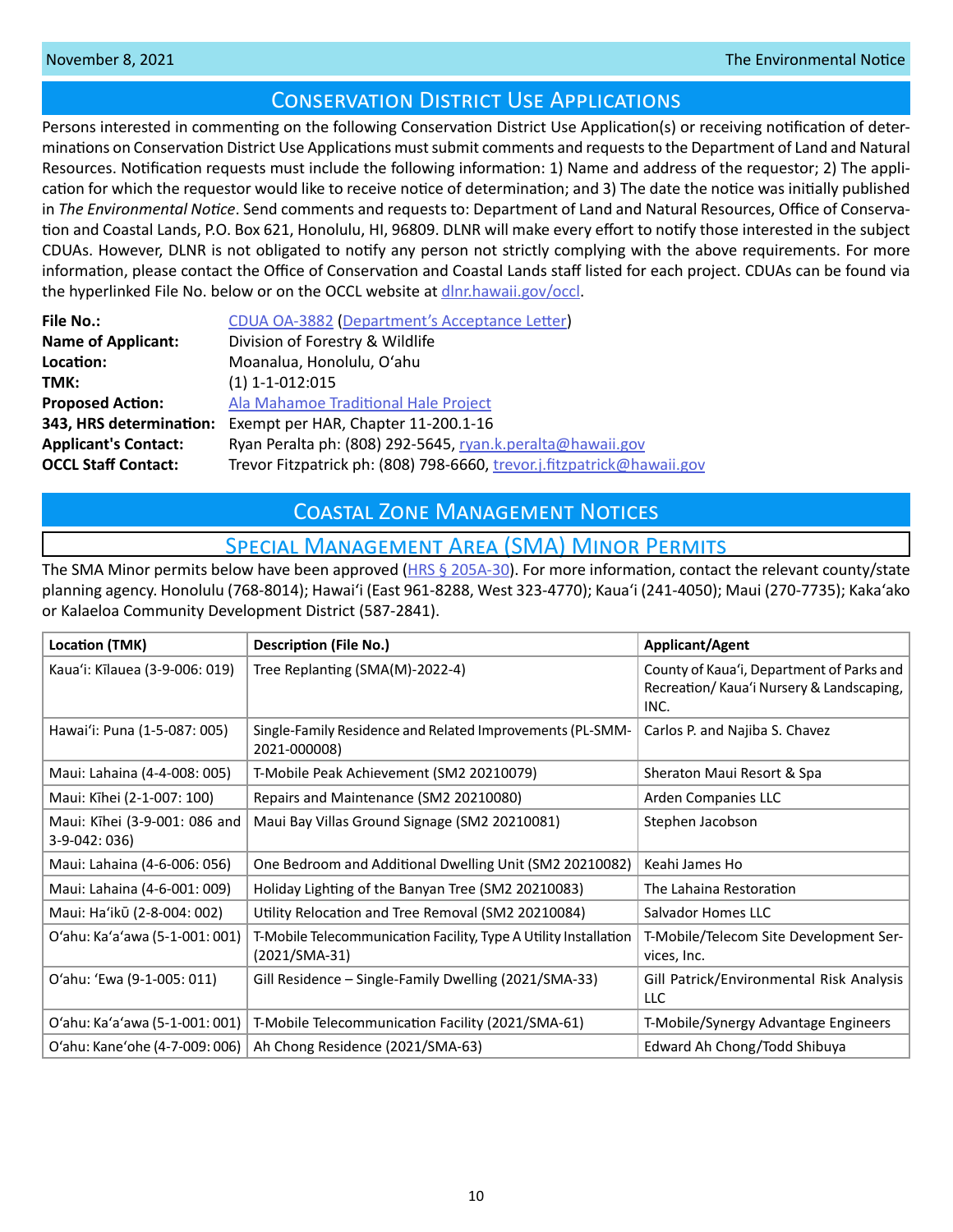# Coastal Zone Management Notices (continued)

# Federal Consistency Reviews

<span id="page-10-0"></span>The following federal actions are being reviewed for consistency with the enforceable policies of the Hawaiʻi Coastal Zone Management (CZM) Program, including [the CZM objectives and policies in Hawaiʻi Revised Statutes, Chapter 205A.](https://www.capitol.hawaii.gov/hrscurrent/Vol04_Ch0201-0257/HRS0205A/HRS_0205A-0002.htm) Federal consistency, pursuant to Section 307 of the Coastal Zone Management Act of 1972 (CZMA), as amended, generally requires that federal actions, within and outside of the coastal zone, which have reasonably foreseeable effects on any coastal use (land or water) or natural resource of the coastal zone be consistent with the enforceable policies of a state's federally approved coastal management program. Federal actions include federal agency activities, federal license or permit activities, and federal financial assistance activities. This public notice is being provided in accordance with § 306(d)(14) of the CZMA, and federal regulations at 15 CFR § 930.2, § 930.42, and § 930.61. General information about federal consistency is available at the [Hawai](http://planning.hawaii.gov/czm/federal-consistency/)ʻi [CZM Program web site,](http://planning.hawaii.gov/czm/federal-consistency/) or call (808) 587-2878.

For specific information or questions about an action listed below, contact the CZM staff person identified for each action. The CZM Program is required to adhere to federal review deadlines, therefore, comments must be received by the date specified. Comments may be submitted by mail or electronic mail, to the addresses below.

**Mail:** Office of Planning **Email:** [Debra.L.Mendes@hawaii.gov](mailto:Debra.L.Mendes%40hawaii.gov?subject=) Department of Business, Economic Development and Tourism P.O. Box 2359, Honolulu, HI 96804

# **North Kona Sewer Pump Station, Honok�hau, Hawai**ʻ**i**

**Proposed Action:** The County of Hawaiʻi Department of Environmental Management proposes to design and construct the North Kona Sewer Pump Station (SPS) project. The North Kona SPS project is located in the North Kona area and consists of a below grade sewer pump station, an above grade operations and emergency generator building with adjacent fuel storage tank, security fencing around each building, a temporary construction access road, a sewer gravity line along Hina Lani Street, and dual force main lines along Queen Kaʻahumanu Highway. The below grade SPS and operations building will be located about 1,900 feet north of Kealakehe Parkway intersection. The below grade SPS and operations building will be connected by a 275 foot access driveway that will cross over the existing Mamalahoa Trail. A separate temporary construction access road will extend approximately 700 feet north of the SPS unit to the northern boundary of the Honokōhau Historic Trail. The gravity sewer line will be located on the south side shoulder of Hina Lani Street and will extend for about 4,100 feet from the mauka side of Queen Kaʻahumanu Highway to existing collection system located at the County Department of Housing and Community Development, The Homes of Ulu Wini project on Hina Lani Street. The dual force mains will be located on the west (makai) side of Queen Kaʻahumanu Highway and will extend between the south side of Kealakeha Parkway and Queen Kaʻahumanu Highway intersection to the Kealakehe Wastewater Treatment Plant access road.

| Location:              | Honokōhau, North Kona, Hawai'i                            |  |
|------------------------|-----------------------------------------------------------|--|
| TMK:                   | $(3)$ 7-4-008: 090                                        |  |
| <b>Applicant:</b>      | County of Hawai'i, Department of Environmental Management |  |
| <b>Federal Action:</b> | <b>Federal Assistance</b>                                 |  |
| <b>Federal Agency:</b> | U.S. Economic Development Administration                  |  |
| <b>CZM Contact:</b>    | CZM Staff, (808) 587-2840, Debra.L.Mendes@hawaii.gov      |  |
| <b>Comments Due:</b>   | November 22, 2021                                         |  |
|                        |                                                           |  |

# **FEDERAL NOTICES**

As a courtesy, listed below are some relevant entries from the Federal Register published since the last issue of *The Environmental Notice*. For more information, click on the title link, also available at [www.federalregister.gov](http://www.federalregister.gov).

# **Notice: [Endangered and Threatened Species; Recovery Plan for Main Hawaiian Islands Insular False Killer Whale](https://www.federalregister.gov/documents/2021/11/03/2021-23899/endangered-and-threatened-species-recovery-plan-for-main-hawaiian-islands-insular-false-killer-whale)  [Distinct Population Segment](https://www.federalregister.gov/documents/2021/11/03/2021-23899/endangered-and-threatened-species-recovery-plan-for-main-hawaiian-islands-insular-false-killer-whale) (published by the National Oceanic and Atmospheric Administration on 11/03/2021)**

The National Marine Fisheries Service (NMFS) announces the adoption of a Final Endangered Species Act Recovery Plan for the endangered main Hawaiian Islands insular false killer whale distinct population segment. The Final Recovery Plan and associated Recovery Implementation Strategy for this species are now available on the NMFS website at [https://www.fisheries.noaa.](https://www.fisheries.noaa.gov/ species/ false-killer-whale#conservation-management) [gov/species/false-killer-whale#conservation-management](https://www.fisheries.noaa.gov/ species/ false-killer-whale#conservation-management)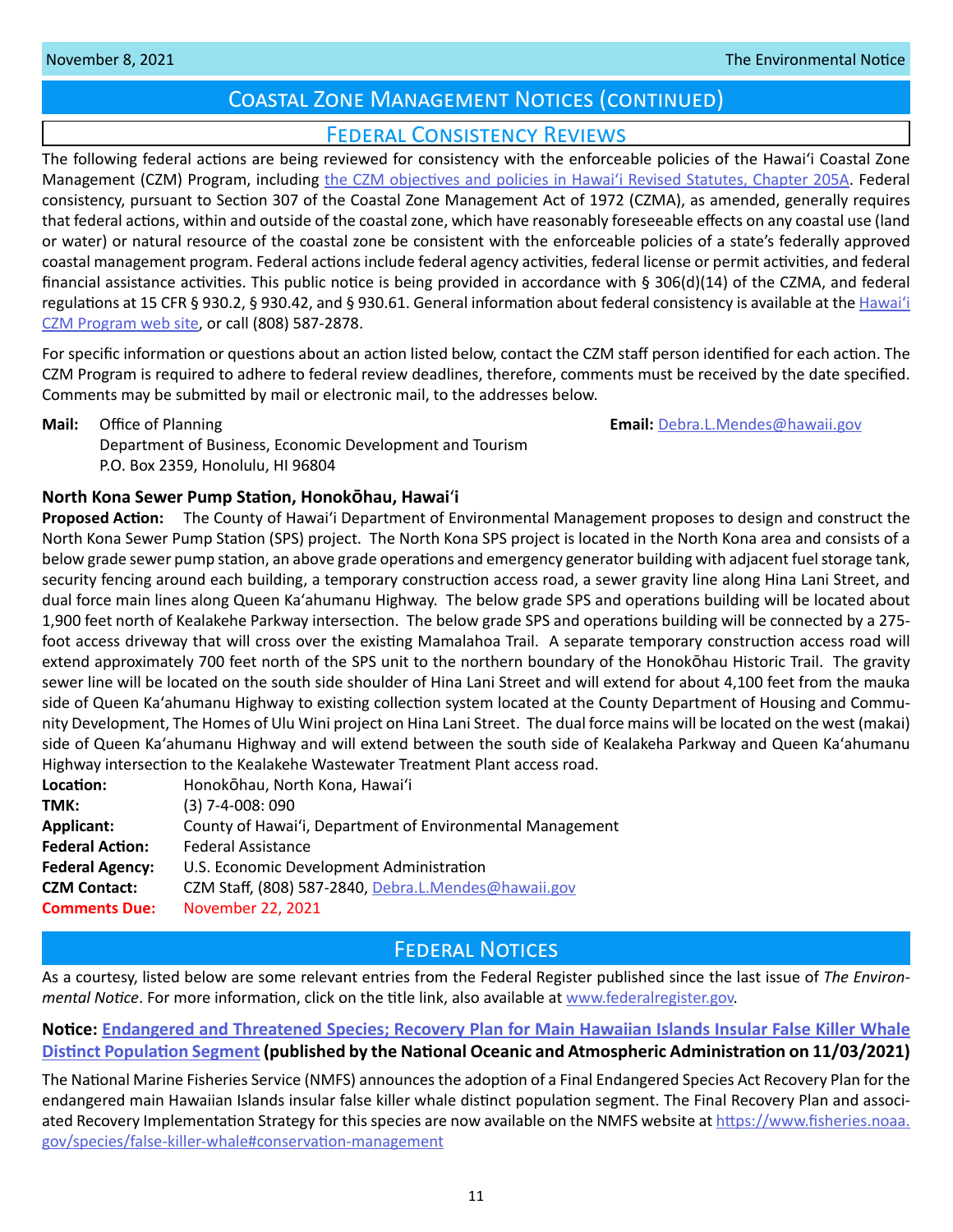# FEDERAL NOTICES (CONTINUED)

# **Notice: [Western Pacific Fishery Management Council; Public Meeting](https://www.federalregister.gov/documents/2021/11/01/2021-23755/western-pacific-fishery-management-council-public-meeting) (published by the National Oceanic and Atmospheric Administration on 11/01/2021)**

The Western Pacific Fishery Management Council (Council) will hold meetings of its Fishing Industry Advisory Committee (FIAC), Non-Commercial Fisheries Advisory Committee (NCFAC), Social Science Planning Committee (SSPC), American Samoa Archipelago Fishery Ecosystem Plan (FEP) Advisory Panel (AP), the Pelagic Standing Committee of the Council, Mariana Archipelago FEP-Guam AP, Mariana Archipelago FEP-Commonwealth of the Northern Mariana Islands (CNMI) AP, and Hawaii Archipelago FEP AP to discuss and make recommendations on fishery management issues in the Western Pacific Region.

The meetings will be held Tuesday, November 16, 2021 through Friday, November 19, 2021 by web conference via Webex. Instructions for connecting to the web conference and providing oral public comments will be posted on the Council website at [www.wpcouncil.org](http://www.wpcouncil.org). For specific dates, times and agendas, click the title link above; for assistance with the web conference connection, contact the Council office at (808) 522-8220.

# **Proposed Rule: [Pacific Island Pelagic Fisheries; 2022 U.S. Territorial Longline Bigeye Tuna Catch Limits](https://www.federalregister.gov/documents/2021/10/27/2021-23356/pacific-island-pelagic-fisheries-2022-us-territorial-longline-bigeye-tuna-catch-limits) (published by the National Oceanic and Atmospheric Administration on 10/27/2021)**

NMFS proposes a 2022 limit of 2,000 metric tons (t) of longline-caught bigeye tuna for each U.S. Pacific territory (American Samoa, Guam, and the Commonwealth of the Northern Mariana Islands (CNMI), collectively "the territories"). NMFS would allow each territory to allocate up to 1,500 t to U.S. longline fishing vessels through specified fishing agreements that meet established criteria. However, the overall allocation limit among all territories may not exceed 3,000 t. As an accountability measure, NMFS would monitor, attribute, and restrict (if necessary) catches of longline-caught bigeye tuna, including catches made under a specified fishing agreement. The proposed catch limits and accountability measures would support the long-term sustainability of fishery resources of the U.S. Pacific Islands. Click on the title link above for information on submitting comments on this proposal. NMFS must receive comments by November 12, 2021.

# **Notice: [Draft 2021 Marine Mammal Stock Assessment Reports](https://www.federalregister.gov/documents/2021/10/25/2021-23225/draft-2021-marine-mammal-stock-assessment-reports) (published by the National Oceanic and Atmospheric Administration on 10/25/2021)**

NMFS reviewed the Alaska, Atlantic, and Pacific regional marine mammal stock assessment reports (SARs) in accordance with the Marine Mammal Protection Act (MMPA). SARs for marine mammals in the Alaska, Atlantic, and Pacific regions were revised according to new information. NMFS solicits public comments on the draft 2021 SARs. NMFS is also requesting new information for strategic stocks that were not updated in 2021. The 2021 draft SARs are available in electronic form via the internet at [https://www.fisheries.noaa.gov/national/marine-mammal-protection/draft-marine-mammal-stock-assessment-reports.](https://www.fisheries.noaa.gov/ national/ marine-mammal-protection/ draft-marine-mammal-stock-assessment-reports) Comments must be received by January 24, 2022.

# **Proposed Rule: [Pacific Island Fisheries; Annual Catch Limit and Accountability Measures; Main Hawaiian Islands](https://www.federalregister.gov/documents/2021/11/01/2021-23674/pacific-island-fisheries-annual-catch-limit-and-accountability-measures-main-hawaiian-islands-deep-7)  [Deep 7 Bottomfish for Fishing Years 2021-2024](https://www.federalregister.gov/documents/2021/11/01/2021-23674/pacific-island-fisheries-annual-catch-limit-and-accountability-measures-main-hawaiian-islands-deep-7) (published by the National Oceanic and Atmospheric Administration on 11/01/2021)**

NMFS proposes to implement an annual catch limit (ACL) of 492,000 lb for Deep 7 bottomfish in the main Hawaiian Islands (MHI) for each of the fishing years 2021-22, 2022-23, and 2023-24. As an in-season accountability measure (AM), if NMFS projects that the fishery will reach the ACL in any given fishing year, we would close the commercial and non-commercial fisheries in Federal waters for the remainder of the fishing year. As a post-season AM, if NMFS determines that the catch exceeded the ACL in a fishing year, we would reduce the ACL for the following fishing year by the amount of the overage. The proposed rule supports the long-term sustainability of Deep 7 bottomfish. Click on the title link above for information on submitting comments on this proposal. NMFS must receive comments by November 16, 2021.